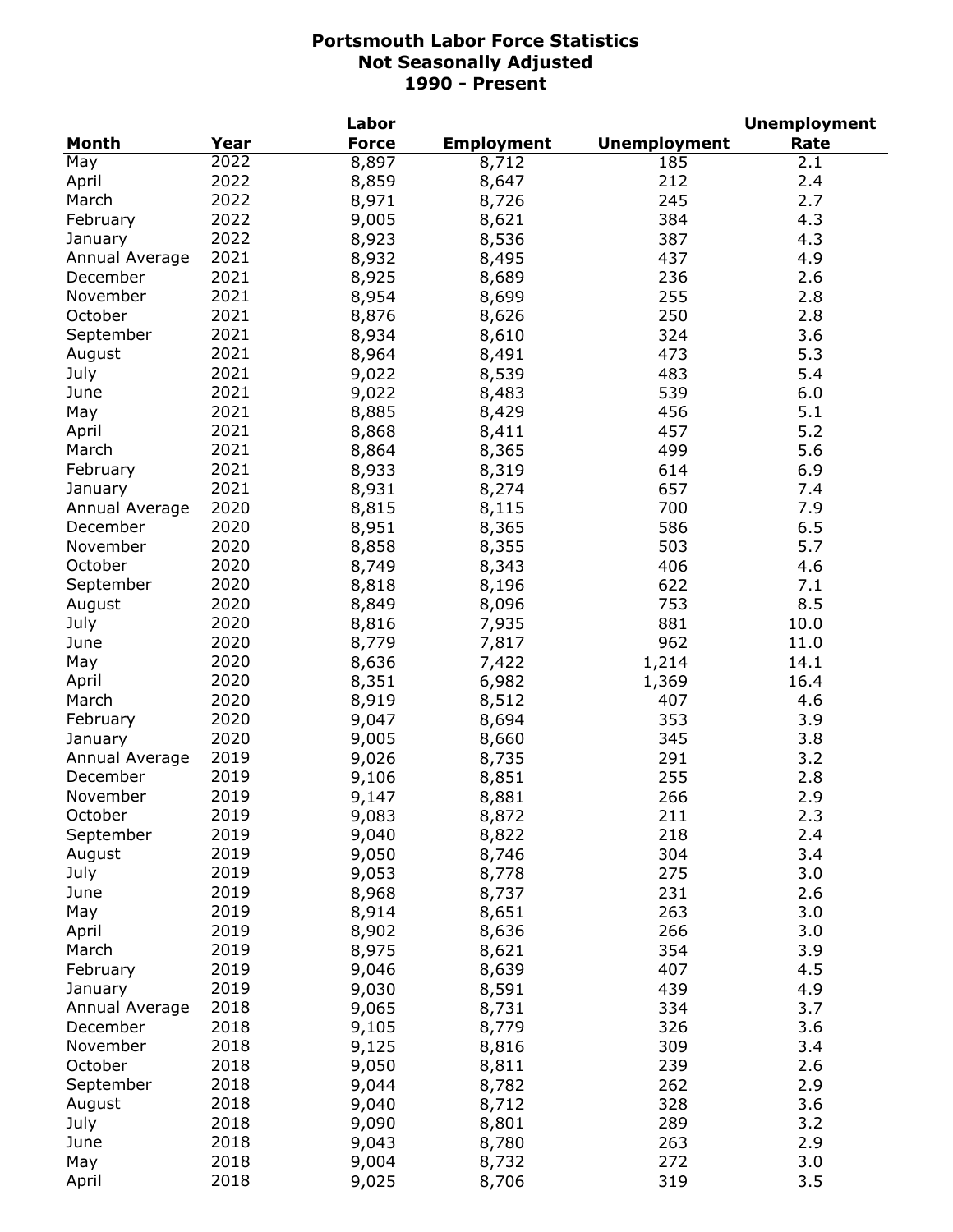|                |      | Labor        |                   |                     | <b>Unemployment</b> |
|----------------|------|--------------|-------------------|---------------------|---------------------|
| <b>Month</b>   | Year | <b>Force</b> | <b>Employment</b> | <b>Unemployment</b> | Rate                |
| March          | 2018 | 9,066        | 8,653             | 413                 | 4.6                 |
| February       | 2018 | 9,135        | 8,638             | 497                 | 5.4                 |
| January        | 2018 | 9,048        | 8,557             | 491                 | 5.4                 |
| Annual Average | 2017 | 9,087        | 8,724             | 363                 | 4.0                 |
| December       | 2017 | 9,150        | 8,779             | 371                 | 4.1                 |
| November       | 2017 | 9,170        | 8,793             | 377                 | 4.1                 |
| October        | 2017 | 9,080        | 8,782             | 298                 | 3.3                 |
| September      | 2017 | 9,094        | 8,802             | 292                 | 3.2                 |
| August         | 2017 | 9,046        | 8,713             | 333                 | 3.7                 |
| July           | 2017 | 9,099        | 8,759             | 340                 | 3.7                 |
| June           | 2017 | 9,088        | 8,758             | 330                 | 3.6                 |
| May            | 2017 | 8,974        | 8,695             | 279                 | 3.1                 |
| April          | 2017 | 9,035        | 8,704             | 331                 | 3.7                 |
| March          | 2017 | 9,097        | 8,672             | 425                 | 4.7                 |
| February       | 2017 | 9,121        | 8,640             | 481                 | 5.3                 |
| January        | 2017 | 9,085        | 8,591             | 494                 | 5.4                 |
| Annual Average | 2016 | 8,793        | 8,378             | 415                 | 4.7                 |
| December       | 2016 | 8,827        | 8,467             | 360                 | 4.1                 |
| November       | 2016 | 8,845        | 8,483             | 362                 | 4.1                 |
| October        | 2016 | 8,777        | 8,458             | 319                 | 3.6                 |
| September      | 2016 | 8,750        | 8,402             | 348                 | 4.0                 |
| August         | 2016 | 8,783        | 8,387             | 396                 | 4.5                 |
| July           | 2016 | 8,831        | 8,429             | 402                 | 4.6                 |
| June           | 2016 | 8,828        | 8,427             | 401                 | 4.5                 |
| May            | 2016 | 8,713        | 8,328             | 385                 | 4.4                 |
| April          | 2016 | 8,757        | 8,343             | 414                 | 4.7                 |
| March          | 2016 | 8,812        | 8,308             | 504                 | 5.7                 |
| February       | 2016 | 8,817        | 8,278             | 539                 | 6.1                 |
| January        | 2016 | 8,771        | 8,226             | 545                 | 6.2                 |
| Annual Average | 2015 | 8,848        | 8,351             | 497                 | 5.6                 |
| December       | 2015 | 8,870        | 8,403             | 467                 | 5.3                 |
| November       | 2015 | 8,827        | 8,393             | 434                 | 4.9                 |
| October        | 2015 | 8,757        | 8,390             | 367                 | 4.2                 |
| September      | 2015 | 8,722        | 8,348             | 374                 | 4.3                 |
| August         | 2015 | 8,787        |                   | 432                 | 4.9                 |
| July           | 2015 | 8,838        | 8,355<br>8,395    | 443                 | 5.0                 |
| June           | 2015 | 8,844        | 8,411             | 433                 | 4.9                 |
| May            | 2015 | 8,809        | 8,352             | 457                 | 5.2                 |
| April          | 2015 | 8,840        | 8,347             | 493                 | 5.6                 |
| March          | 2015 | 8,920        | 8,283             | 637                 | 7.1                 |
| February       | 2015 | 8,982        | 8,285             | 697                 | 7.8                 |
| January        | 2015 | 8,975        | 8,249             | 726                 | 8.1                 |
| Annual Average | 2014 | 8,863        | 8,224             | 639                 | 7.2                 |
| December       | 2014 | 8,941        | 8,368             | 573                 | 6.4                 |
| November       | 2014 | 8,957        | 8,357             | 600                 | 6.7                 |
| October        | 2014 | 8,881        | 8,359             | 522                 | 5.9                 |
| September      | 2014 | 8,827        | 8,276             | 551                 | $6.2$               |
| August         | 2014 | 8,827        | 8,264             | 563                 | 6.4                 |
| July           | 2014 | 8,831        | 8,281             | 550                 | 6.2                 |
| June           | 2014 | 8,832        | 8,294             | 538                 | 6.1                 |
| May            | 2014 | 8,754        | 8,172             | 582                 | 6.6                 |
| April          | 2014 | 8,744        | 8,148             | 596                 | 6.8                 |
| March          | 2014 | 8,902        | 8,088             | 814                 | 9.1                 |
| February       | 2014 | 8,939        | 8,072             | 867                 | 9.7                 |
|                |      |              |                   |                     |                     |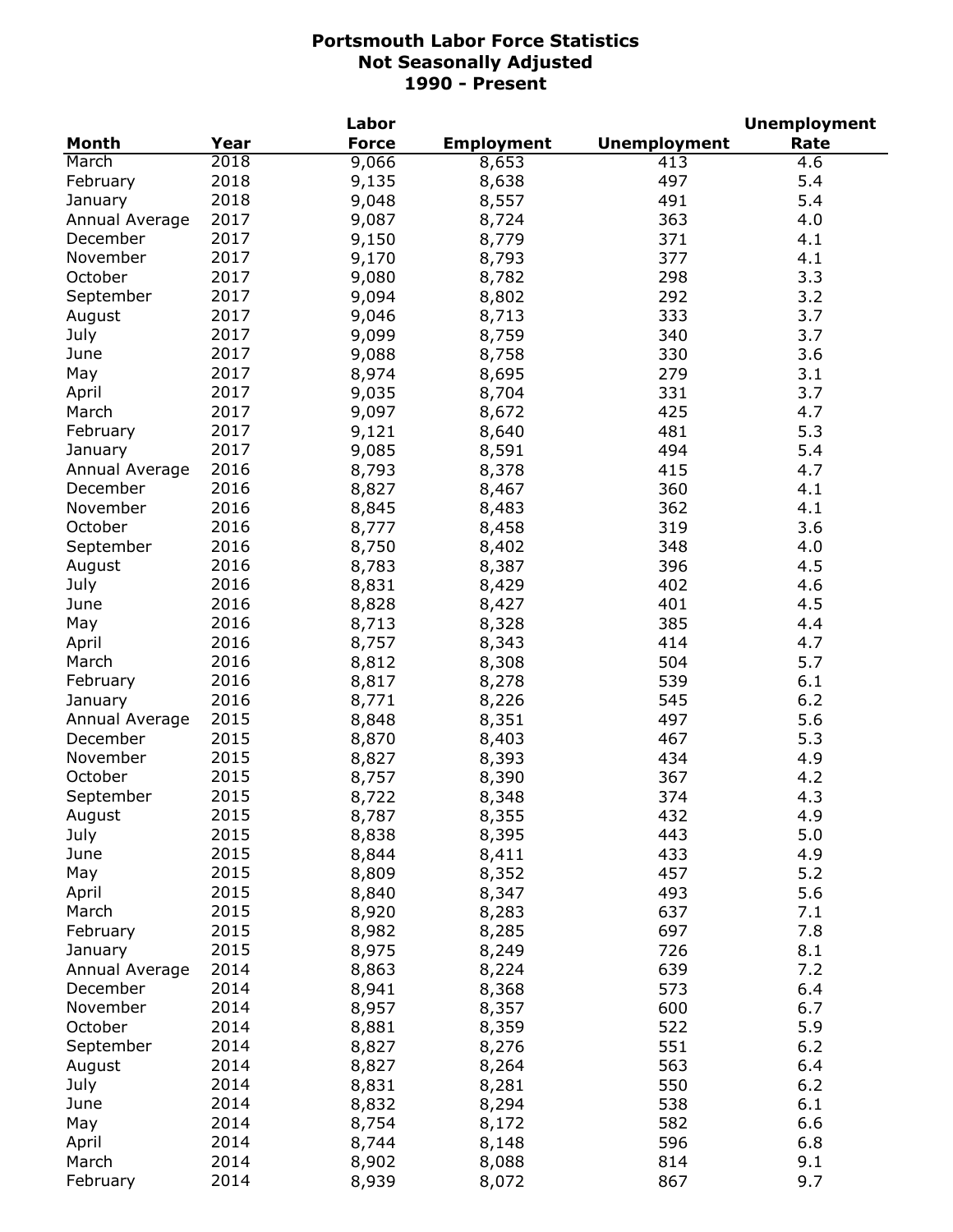|                |      | Labor        |                   |                     | <b>Unemployment</b> |
|----------------|------|--------------|-------------------|---------------------|---------------------|
| <b>Month</b>   | Year | <b>Force</b> | <b>Employment</b> | <b>Unemployment</b> | Rate                |
| January        | 2014 | 8,926        | 8,011             | 915                 | 10.3                |
| Annual Average | 2013 | 8,910        | 8,131             | 779                 | 8.7                 |
| December       | 2013 | 8,963        | 8,172             | 791                 | 8.8                 |
| November       | 2013 | 8,998        | 8,201             | 797                 | 8.9                 |
| October        | 2013 | 8,876        | 8,159             | 717                 | 8.1                 |
| September      | 2013 | 8,808        | 8,153             | 655                 | 7.4                 |
| August         | 2013 | 8,878        | 8,129             | 749                 | 8.4                 |
| July           | 2013 | 8,903        | 8,178             | 725                 | 8.1                 |
| June           | 2013 | 8,886        | 8,197             | 689                 | 7.8                 |
| May            | 2013 | 8,820        | 8,099             | 721                 | 8.2                 |
| April          | 2013 | 8,848        | 8,098             | 750                 | 8.5                 |
| March          | 2013 | 8,934        | 8,051             | 883                 | 9.9                 |
| February       | 2013 | 9,018        | 8,085             | 933                 | 10.3                |
| January        | 2013 | 8,985        | 8,051             | 934                 | 10.4                |
| Annual Average | 2012 | 8,880        | 8,069             | 811                 | 9.1                 |
| December       | 2012 | 8,952        | 8,219             | 733                 | 8.2                 |
| November       | 2012 | 8,960        | 8,209             | 751                 | 8.4                 |
| October        | 2012 | 8,936        | 8,240             | 696                 | 7.8                 |
| September      | 2012 | 8,832        | 8,170             | 662                 | 7.5                 |
| August         | 2012 | 8,870        | 8,105             | 765                 | 8.6                 |
| July           | 2012 | 8,883        | 8,101             | 782                 | 8.8                 |
| June           | 2012 | 8,851        | 8,104             | 747                 | 8.4                 |
| May            | 2012 | 8,773        | 8,020             | 753                 | 8.6                 |
| April          | 2012 | 8,753        | 7,967             | 786                 | 9.0                 |
| March          | 2012 | 8,844        | 7,918             | 926                 | 10.5                |
| February       | 2012 | 8,936        | 7,902             | 1,034               | 11.6                |
| January        | 2012 | 8,968        | 7,870             | 1,098               | 12.2                |
| Annual Average | 2011 | 8,949        | 8,026             | 923                 | 10.3                |
| December       | 2011 | 8,984        | 8,052             | 932                 | 10.4                |
| November       | 2011 | 8,980        | 8,082             | 898                 | 10.0                |
| October        | 2011 | 8,870        | 8,070             | 800                 | 9.0                 |
| September      | 2011 | 8,797        | 8,023             | 774                 | 8.8                 |
| August         | 2011 | 8,862        | 8,032             | 830                 | 9.4                 |
| July           | 2011 | 8,913        | 8,041             | 872                 | 9.8                 |
| June           | 2011 | 8,973        | 8,084             | 889                 | 9.9                 |
| May            | 2011 | 8,909        | 8,009             | 900                 | 10.1                |
| April          | 2011 | 8,905        | 8,022             | 883                 | 9.9                 |
| March          | 2011 | 9,017        | 7,975             | 1,042               | 11.6                |
| February       | 2011 | 9,069        | 7,959             | 1,110               | 12.2                |
| January        | 2011 | 9,116        | 7,965             | 1,151               | 12.6                |
| Annual Average | 2010 | 9,040        | 8,098             | 942                 | 10.4                |
| December       | 2010 | 9,041        | 8,128             | 913                 | 10.1                |
| November       | 2010 | 9,051        | 8,138             | 913                 | 10.1                |
| October        | 2010 | 9,003        | 8,144             | 859                 | 9.5                 |
| September      | 2010 | 9,001        | 8,151             | 850                 | 9.4                 |
| August         | 2010 | 9,076        | 8,173             | 903                 | 9.9                 |
| July           | 2010 | 9,108        | 8,183             | 925                 | 10.2                |
| June           | 2010 | 9,050        | 8,172             | 878                 | 9.7                 |
| May            | 2010 | 8,942        | 8,081             | 861                 | 9.6                 |
| April          | 2010 | 8,982        | 8,085             | 897                 | 10.0                |
| March          | 2010 | 9,061        | 7,999             | 1,062               | 11.7                |
| February       | 2010 | 9,059        | 7,973             | 1,086               | 12.0                |
| January        | 2010 | 9,105        | 7,954             | 1,151               | 12.6                |
| Annual Average | 2009 | 9,298        | 8,439             | 859                 | 9.2                 |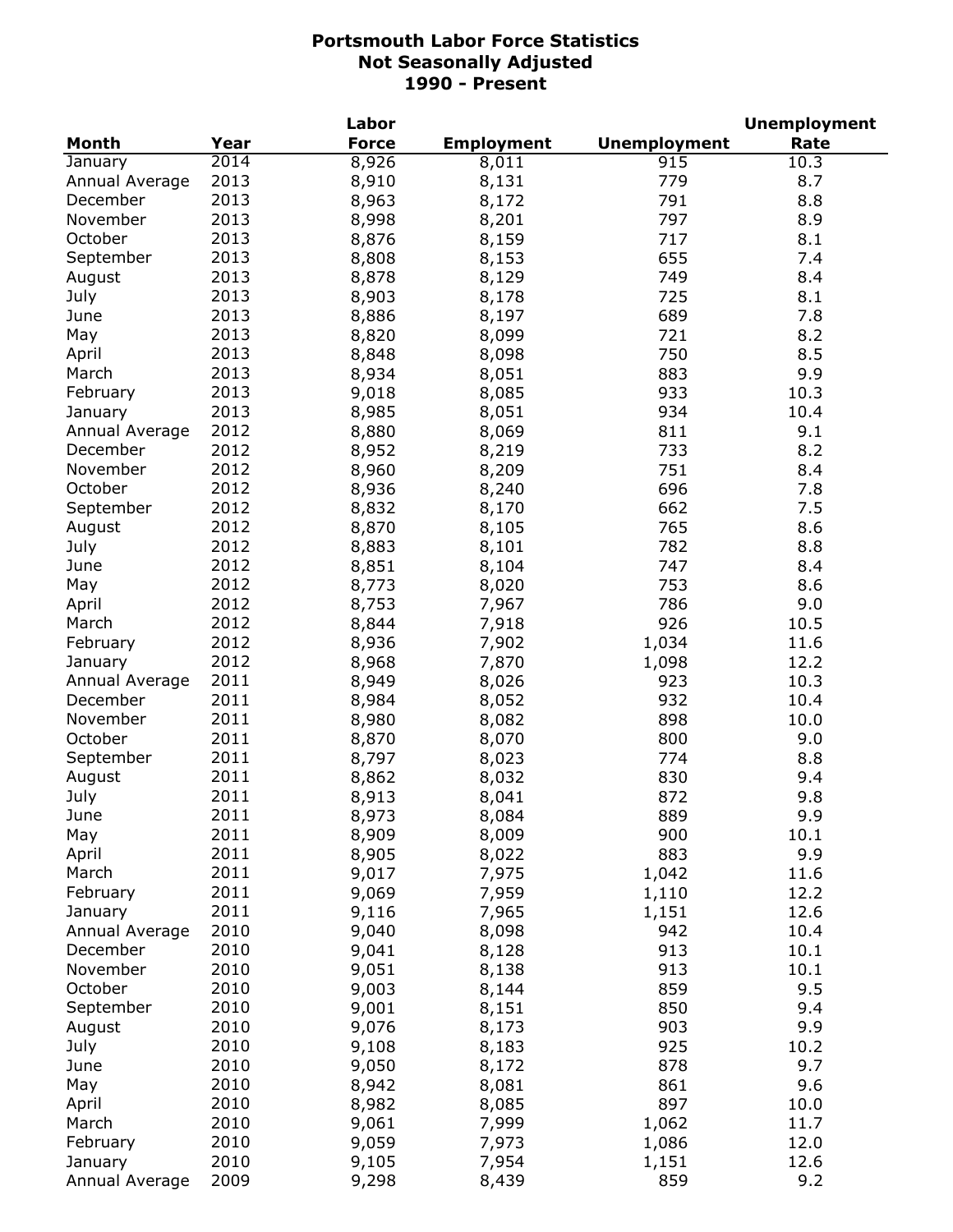|                |      | Labor        |                   |                     | <b>Unemployment</b> |
|----------------|------|--------------|-------------------|---------------------|---------------------|
| <b>Month</b>   | Year | <b>Force</b> | <b>Employment</b> | <b>Unemployment</b> | Rate                |
| December       | 2009 | 9,332        | 8,413             | 919                 | 9.8                 |
| November       | 2009 | 9,307        | 8,482             | 825                 | 8.9                 |
| October        | 2009 | 9,202        | 8,435             | 767                 | 8.3                 |
| September      | 2009 | 9,236        | 8,422             | 814                 | 8.8                 |
| August         | 2009 | 9,320        | 8,482             | 838                 | 9.0                 |
| July           | 2009 | 9,349        | 8,527             | 822                 | 8.8                 |
| June           | 2009 | 9,340        | 8,512             | 828                 | 8.9                 |
| May            | 2009 | 9,208        | 8,395             | 813                 | 8.8                 |
| April          | 2009 | 9,266        | 8,418             | 848                 | 9.2                 |
| March          | 2009 | 9,315        | 8,380             | 935                 | 10.0                |
| February       | 2009 | 9,364        | 8,399             | 965                 | 10.3                |
| January        | 2009 | 9,336        | 8,402             | 934                 | 10.0                |
| Annual Average | 2008 | 9,345        | 8,790             | 555                 | 5.9                 |
| December       | 2008 | 9,375        | 8,650             | 725                 | 7.7                 |
| November       | 2008 | 9,391        | 8,740             | 651                 | 6.9                 |
| October        | 2008 | 9,313        | 8,744             | 569                 | 6.1                 |
| September      | 2008 | 9,334        | 8,754             | 580                 | 6.2                 |
| August         | 2008 | 9,346        | 8,771             | 575                 | 6.2                 |
| July           | 2008 | 9,387        | 8,853             | 534                 | 5.7                 |
| June           | 2008 | 9,383        | 8,876             | 507                 | 5.4                 |
| May            | 2008 | 9,257        | 8,783             | 474                 | 5.1                 |
| April          | 2008 | 9,278        | 8,846             | 432                 | 4.7                 |
| March          | 2008 | 9,313        | 8,810             | 503                 | 5.4                 |
| February       | 2008 | 9,338        | 8,807             | 531                 | 5.7                 |
| January        | 2008 | 9,434        | 8,850             | 584                 | 6.2                 |
| Annual Average | 2007 | 9,454        | 9,083             | 371                 | 3.9                 |
| December       | 2007 | 9,492        | 9,057             | 435                 | 4.6                 |
| November       | 2007 | 9,513        | 9,131             | 382                 | 4.0                 |
| October        | 2007 | 9,437        | 9,108             | 329                 | 3.5                 |
| September      | 2007 | 9,425        | 9,102             | 323                 | 3.4                 |
| August         | 2007 | 9,408        | 9,071             | 337                 | 3.6                 |
| July           | 2007 | 9,482        | 9,136             | 346                 | 3.6                 |
| June           | 2007 | 9,500        | 9,162             | 338                 | 3.6                 |
| May            | 2007 | 9,401        | 9,064             | 337                 | 3.6                 |
| April          | 2007 | 9,377        | 9,046             | 331                 | 3.5                 |
| March          | 2007 | 9,442        | 9,048             | 394                 | 4.2                 |
| February       | 2007 | 9,464        | 9,032             | 432                 | 4.6                 |
| January        | 2007 | 9,499        | 9,033             | 466                 | 4.9                 |
| Annual Average | 2006 | 9,380        | 8,983             | 397                 | 4.2                 |
| December       | 2006 | 9,456        | 9,108             | 348                 | 3.7                 |
| November       | 2006 | 9,476        | 9,116             | 360                 | 3.8                 |
| October        | 2006 | 9,419        | 9,092             | 327                 | 3.5                 |
| September      | 2006 | 9,385        | 9,038             | 347                 | 3.7                 |
| August         | 2006 | 9,416        | 9,022             | 394                 | 4.2                 |
| July           | 2006 | 9,432        | 9,040             | 392                 | 4.2                 |
| June           | 2006 | 9,415        | 9,039             | 376                 | 4.0                 |
| May            | 2006 | 9,278        | 8,927             | 351                 | 3.8                 |
| April          | 2006 | 9,283        | 8,908             | 375                 | 4.0                 |
| March          | 2006 | 9,312        | 8,853             | 459                 | 4.9                 |
| February       | 2006 | 9,330        | 8,829             | 501                 | 5.4                 |
| January        | 2006 | 9,358        | 8,823             | 535                 | 5.7                 |
| Annual Average | 2005 | 9,234        | 8,857             | 377                 | 4.1                 |
| December       | 2005 | 9,387        | 8,983             | 404                 | 4.3                 |
| November       | 2005 | 9,386        | 9,010             | 376                 | 4.0                 |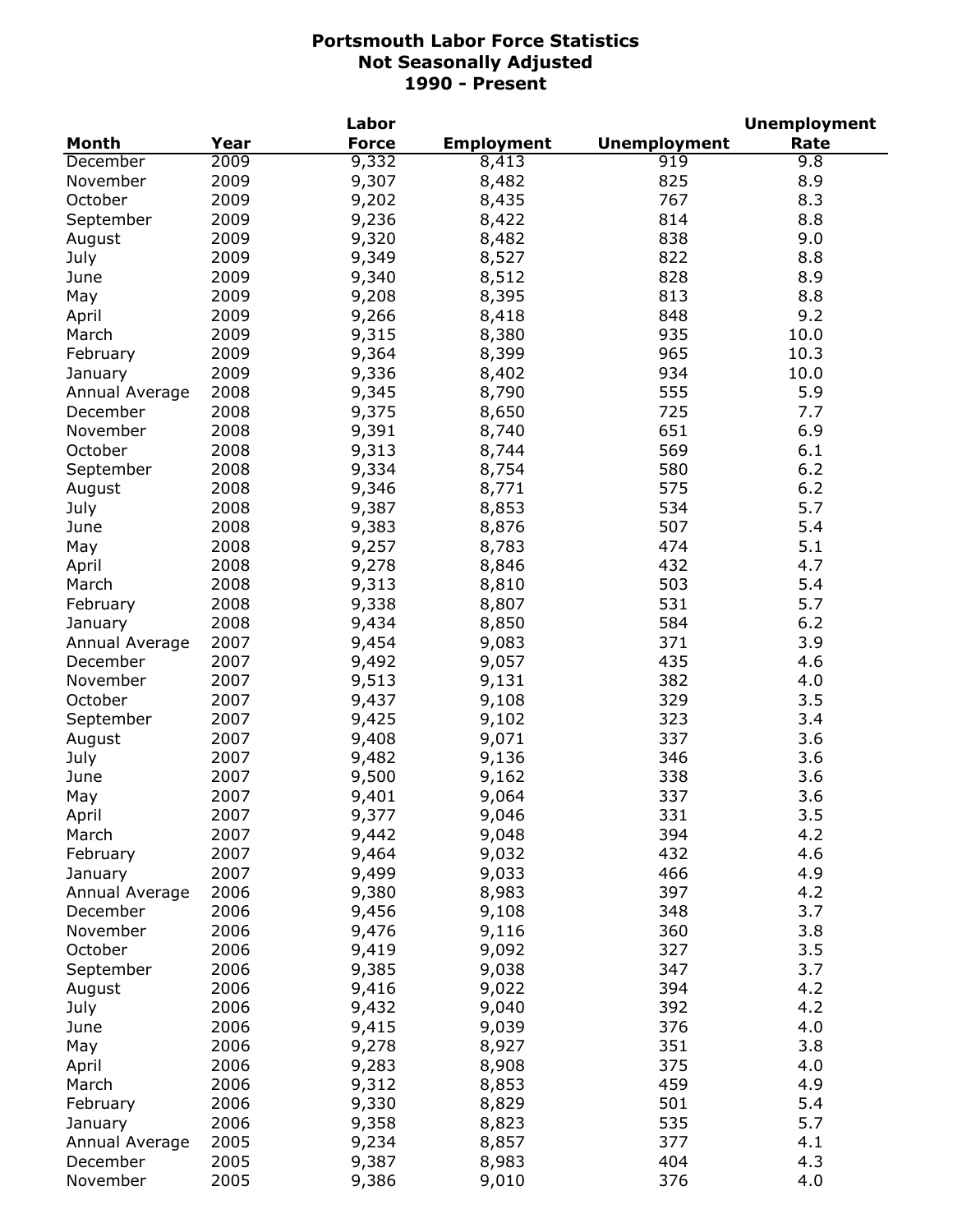|                     |              | Labor        |                   |                     | <b>Unemployment</b> |
|---------------------|--------------|--------------|-------------------|---------------------|---------------------|
| <b>Month</b>        | Year         | <b>Force</b> | <b>Employment</b> | <b>Unemployment</b> | Rate                |
| October             | 2005         | 9,319        | 8,976             | 343                 | 3.7                 |
| September           | 2005         | 9,283        | 8,932             | 351                 | 3.8                 |
| August              | 2005         | 9,329        | 8,949             | 380                 | 4.1                 |
| July                | 2005         | 9,318        | 8,942             | 376                 | 4.0                 |
| June                | 2005         | 9,257        | 8,903             | 354                 | 3.8                 |
| May                 | 2005         | 9,141        | 8,804             | 337                 | 3.7                 |
| April               | 2005         | 9,102        | 8,769             | 333                 | 3.7                 |
| March               | 2005         | 9,096        | 8,699             | 397                 | 4.4                 |
| February            | 2005         | 9,096        | 8,667             | 429                 | 4.7                 |
| January             | 2005         | 9,090        | 8,648             | 442                 | 4.9                 |
| Annual Average      | 2004         | 9,143        | 8,773             | 370                 | 4.0                 |
| December            | 2004         | 9,164        | 8,849             | 315                 | 3.4                 |
| November            | 2004         | 9,188        | 8,884             | 304                 | 3.3                 |
| October             | 2004         | 9,113        | 8,843             | 270                 | 3.0                 |
| September           | 2004         | 9,108        | 8,798             | 310                 | 3.4                 |
| August              | 2004         | 9,143        | 8,810             | 333                 | 3.6                 |
| July                | 2004         | 9,209        | 8,843             | 366                 | 4.0                 |
| June                | 2004         | 9,182        | 8,807             | 375                 | 4.1                 |
| May                 | 2004         | 9,056        | 8,706             | 350                 | 3.9                 |
| April               | 2004         | 9,077        | 8,699             | 378                 | 4.2                 |
| March               | 2004         | 9,116        | 8,659             | 457                 | 5.0                 |
| February            | 2004         | 9,149        | 8,677             | 472                 | 5.2                 |
| January             | 2004         | 9,206        | 8,698             | 508                 | 5.5                 |
| Annual Average      | 2003         | 9,341        | 8,943             | 398                 | 4.3                 |
| December            | 2003         | 9,370        | 8,985             | 385                 | 4.1                 |
| November            | 2003         | 9,385        | 9,012             | 373                 | 4.0                 |
| October             | 2003         | 9,303        | 8,975             | 328                 | 3.5                 |
| September           | 2003         | 9,269        | 8,948             | 321                 | 3.5                 |
| August              | 2003         | 9,328        | 8,956             | 372                 | 4.0                 |
| July                | 2003         | 9,373        | 8,988             | 385                 | 4.1                 |
| June                | 2003         | 9,407        | 9,014             | 393                 | 4.2                 |
| May                 | 2003         | 9,278        | 8,906             | 372                 | 4.0                 |
| April               | 2003         | 9,297        | 8,925             | 372                 | 4.0                 |
| March               | 2003         | 9,344        | 8,882             | 462                 | 4.9                 |
| February            | 2003         | 9,369        | 8,884             | 485                 | 5.2                 |
| January             | 2003         | 9,366        | 8,837             | 529                 | 5.6                 |
| Annual Average      | 2002         | 9,226        | 8,843             | 383                 | 4.2                 |
| December            | 2002         | 9,338        | 8,968             | 370                 | 4.0                 |
| November            | 2002         | 9,369        | 8,988             | 381                 | 4.1                 |
| October             | 2002         | 9,325        | 8,950             | 375                 | 4.0                 |
| September           | 2002         | 9,298        | 8,930             | 368                 | 4.0                 |
| August              | 2002         | 9,285        | 8,900             | 385                 | 4.1                 |
| July                | 2002         | 9,271        | 8,904             | 367                 | 4.0                 |
| June                | 2002         | 9,240        | 8,877             | 363                 | 3.9                 |
| May                 | 2002         | 9,139        | 8,772             | 367                 | 4.0                 |
|                     | 2002         | 9,100        | 8,740             | 360                 | 4.0                 |
| April               | 2002         | 9,124        | 8,727             | 397                 | 4.4                 |
| March               |              | 9,158        | 8,733             | 425                 | 4.6                 |
| February            | 2002<br>2002 | 9,069        | 8,629             | 440                 | 4.9                 |
| January             | 2001         | 9,089        | 8,786             | 303                 | 3.3                 |
| Annual Average      | 2001         | 9,143        | 8,839             | 304                 | 3.3                 |
| December            |              | 9,122        | 8,840             | 282                 | 3.1                 |
| November<br>October | 2001<br>2001 | 9,083        | 8,825             | 258                 | 2.8                 |
| September           | 2001         | 9,071        | 8,822             | 249                 | 2.7                 |
|                     |              |              |                   |                     |                     |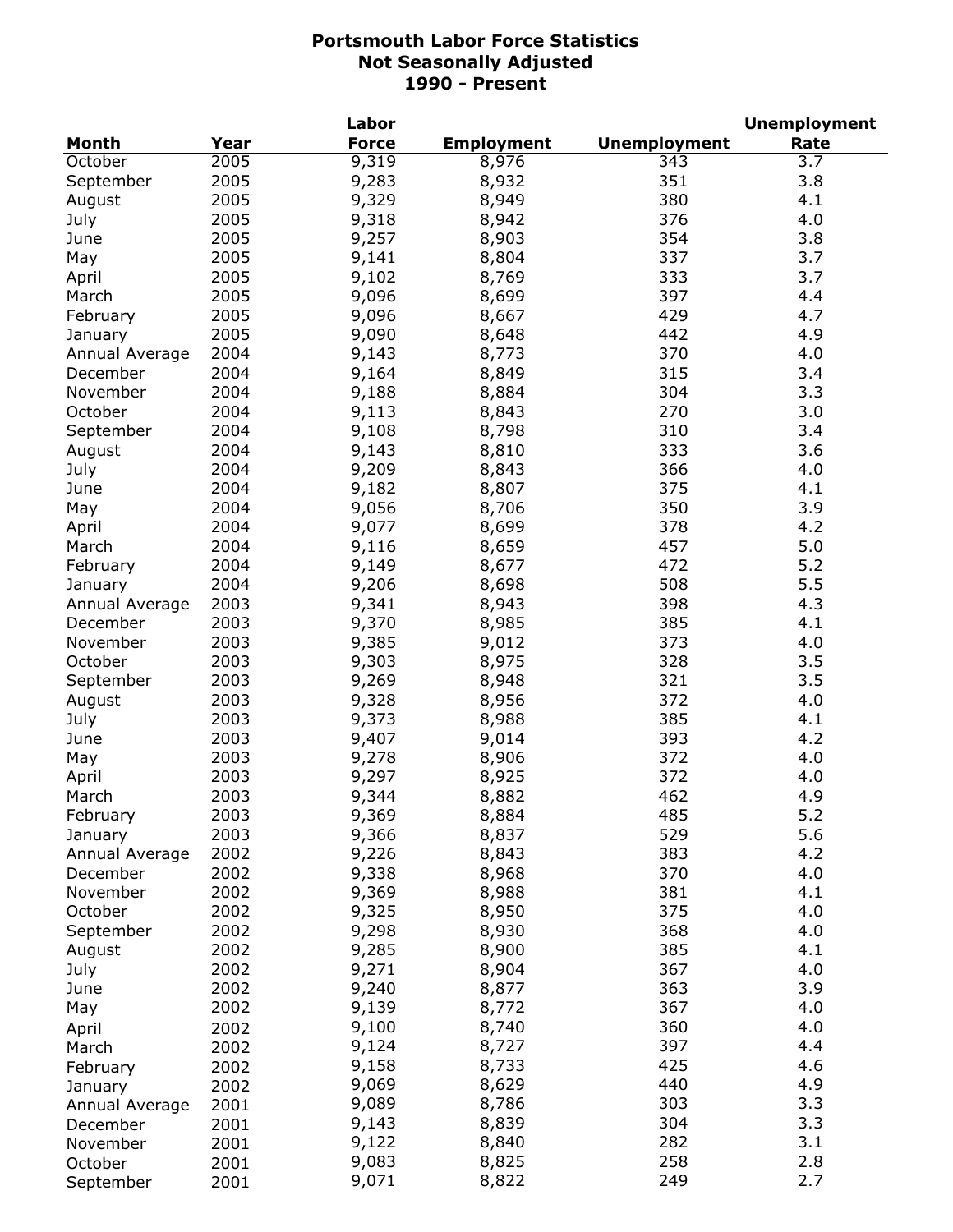|                |      | Labor        |                   |                     | <b>Unemployment</b> |
|----------------|------|--------------|-------------------|---------------------|---------------------|
| Month          | Year | <b>Force</b> | <b>Employment</b> | <b>Unemployment</b> | Rate                |
| August         | 2001 | 9,048        | 8,772             | 276                 | 3.1                 |
| July           | 2001 | 9,127        | 8,829             | 298                 | 3.3                 |
| June           | 2001 | 9,105        | 8,817             | 288                 | 3.2                 |
| May            | 2001 | 8,989        | 8,723             | 266                 | 3.0                 |
| April          | 2001 | 9,032        | 8,747             | 285                 | 3.2                 |
| March          | 2001 | 9,090        | 8,740             | 350                 | 3.9                 |
| February       | 2001 | 9,115        | 8,742             | 373                 | 4.1                 |
| January        | 2001 | 9,144        | 8,737             | 407                 | 4.5                 |
| Annual Average | 2000 | 9,200        | 8,901             | 299                 | 3.3                 |
| December       | 2000 | 9,229        | 8,978             | 251                 | 2.7                 |
| November       | 2000 | 9,229        | 8,969             | 260                 | 2.8                 |
| October        | 2000 | 9,173        | 8,931             | 242                 | 2.6                 |
| September      | 2000 | 9,165        | 8,898             | 267                 | 2.9                 |
| August         | 2000 | 9,213        | 8,909             | 304                 | 3.3                 |
| July           | 2000 | 9,211        | 8,926             | 285                 | 3.1                 |
| June           | 2000 | 9,225        | 8,958             | 267                 | 2.9                 |
|                | 2000 | 9,147        | 8,868             | 279                 | 3.1                 |
| May            |      | 9,160        | 8,912             | 248                 | 2.7                 |
| April          | 2000 | 9,192        | 8,839             | 353                 | 3.8                 |
| March          | 2000 |              |                   | 397                 | 4.3                 |
| February       | 2000 | 9,207        | 8,810             |                     |                     |
| January        | 2000 | 9,240        | 8,811             | 429                 | 4.6                 |
| Annual Average | 1999 | 9,248        | 8,960             | 288                 | 3.1                 |
| December       | 1999 | 9,178        | 8,892             | 286                 | 3.1                 |
| November       | 1999 | 9,262        | 8,989             | 273                 | 2.9                 |
| October        | 1999 | 9,437        | 9,179             | 258                 | 2.7                 |
| September      | 1999 | 9,679        | 9,439             | 240                 | 2.5                 |
| August         | 1999 | 9,955        | 9,714             | 241                 | 2.4                 |
| July           | 1999 | 10,182       | 9,915             | 267                 | 2.6                 |
| June           | 1999 | 9,893        | 9,646             | 247                 | 2.5                 |
| May            | 1999 | 9,187        | 8,958             | 229                 | 2.5                 |
| April          | 1999 | 8,807        | 8,586             | 221                 | 2.5                 |
| March          | 1999 | 8,471        | 8,126             | 345                 | 4.1                 |
| February       | 1999 | 8,460        | 8,072             | 388                 | 4.6                 |
| January        | 1999 | 8,456        | 7,998             | 458                 | 5.4                 |
| Annual Average | 1998 | 8,828        | 8,482             | 346                 | 3.9                 |
| December       | 1998 | 8,592        | 8,302             | 290                 | 3.4                 |
| November       | 1998 | 8,729        | 8,431             | 298                 | 3.4                 |
| October        | 1998 | 8,881        | 8,628             | 253                 | 2.8                 |
| September      | 1998 | 9,135        | 8,894             | 241                 | 2.6                 |
| August         | 1998 | 9,382        | 9,121             | 261                 | 2.8                 |
| July           | 1998 | 9,609        | 9,314             | 295                 | 3.1                 |
| June           | 1998 | 9,412        | 9,108             | 304                 | 3.2                 |
| May            | 1998 | 8,841        | 8,507             | 334                 | 3.8                 |
| April          | 1998 | 8,537        | 8,170             | 367                 | 4.3                 |
| March          | 1998 | 8,313        | 7,820             | 493                 | 5.9                 |
| February       | 1998 | 8,281        | 7,771             | 510                 | $6.2$               |
| January        | 1998 | 8,221        | 7,713             | 508                 | 6.2                 |
| Annual Average | 1997 | 9,039        | 8,605             | 434                 | 4.8                 |
| December       | 1997 | 8,661        | 8,272             | 389                 | 4.5                 |
| November       | 1997 | 8,796        | 8,455             | 341                 | 3.9                 |
| October        | 1997 | 9,021        | 8,685             | 336                 | 3.7                 |
| September      | 1997 | 9,543        | 9,201             | 342                 | 3.6                 |
| August         | 1997 | 9,860        | 9,462             | 398                 | 4.0                 |
| July           | 1997 | 9,846        | 9,451             | 395                 | 4.0                 |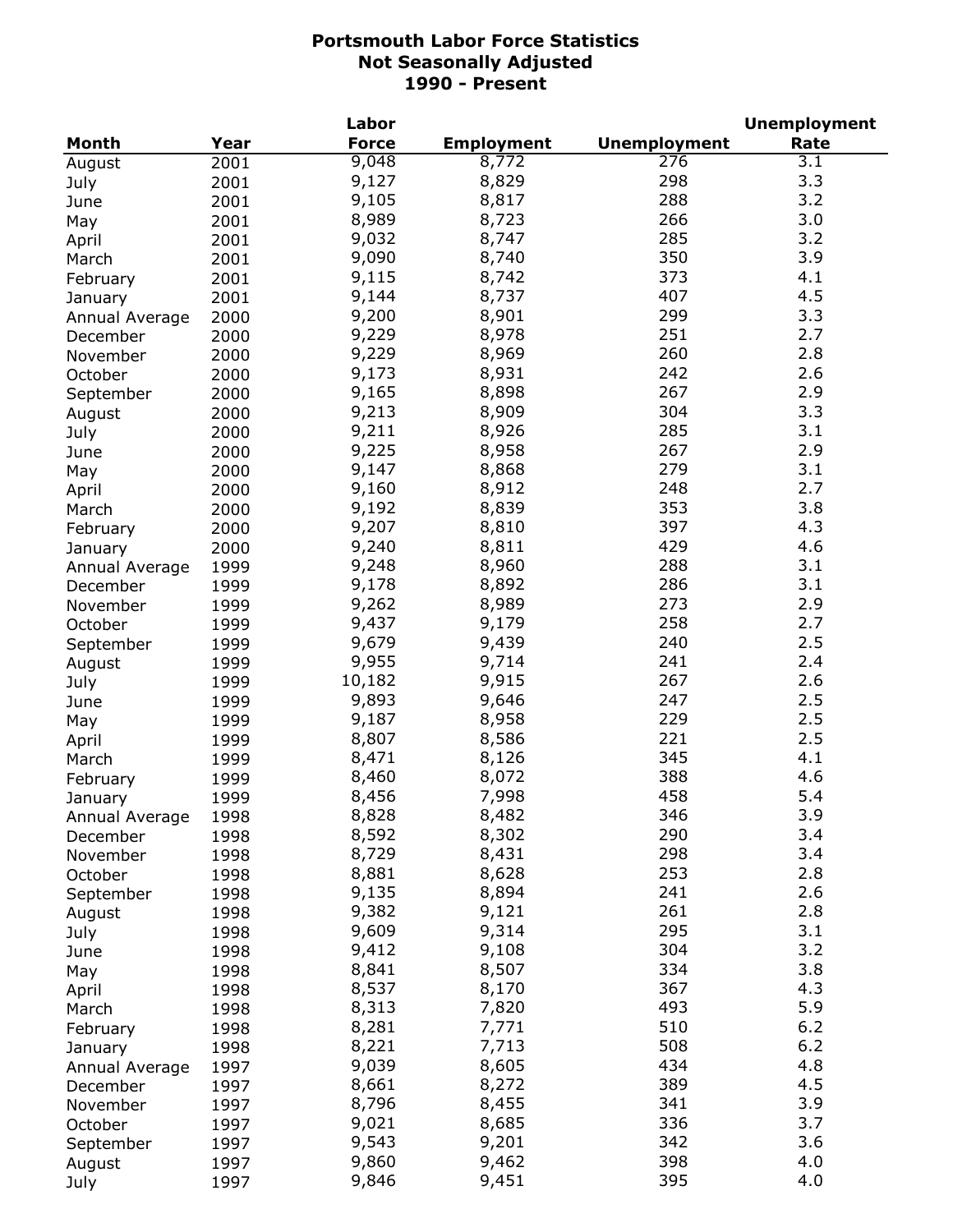|                |      | Labor        |                   |                     | <b>Unemployment</b> |
|----------------|------|--------------|-------------------|---------------------|---------------------|
| Month          | Year | <b>Force</b> | <b>Employment</b> | <b>Unemployment</b> | Rate                |
| June           | 1997 | 9,759        | 9,330             | 429                 | 4.4                 |
| May            | 1997 | 9,183        | 8,752             | 431                 | 4.7                 |
| April          | 1997 | 8,846        | 8,393             | 453                 | 5.1                 |
| March          | 1997 | 8,454        | 7,898             | 556                 | 6.6                 |
| February       | 1997 | 8,297        | 7,730             | 567                 | 6.8                 |
| January        | 1997 | 8,203        | 7,635             | 568                 | 6.9                 |
| Annual Average | 1996 | 8,590        | 8,191             | 399                 | 4.6                 |
| December       | 1996 | 8,404        | 8,000             | 404                 | 4.8                 |
| November       | 1996 | 8,493        | 8,106             | 387                 | 4.6                 |
| October        | 1996 | 8,744        | 8,415             | 329                 | 3.8                 |
| September      | 1996 | 9,048        | 8,680             | 368                 | 4.1                 |
| August         | 1996 | 9,350        | 8,975             | 375                 | 4.0                 |
|                | 1996 | 9,566        | 9,188             | 378                 | 4.0                 |
| July           |      | 9,219        | 8,886             | 333                 | 3.6                 |
| June           | 1996 | 8,602        |                   | 369                 | 4.3                 |
| May            | 1996 |              | 8,233             | 363                 | 4.5                 |
| April          | 1996 | 8,138        | 7,775             |                     |                     |
| March          | 1996 | 7,889        | 7,431             | 458                 | 5.8                 |
| February       | 1996 | 7,823        | 7,321             | 502                 | 6.4                 |
| January        | 1996 | 7,801        | 7,280             | 521                 | 6.7                 |
| Annual Average | 1995 | 8,237        | 7,767             | 470                 | 5.7                 |
| December       | 1995 | 7,976        | 7,583             | 393                 | 4.9                 |
| November       | 1995 | 8,082        | 7,680             | 402                 | 5.0                 |
| October        | 1995 | 8,332        | 7,912             | 420                 | 5.0                 |
| September      | 1995 | 8,645        | 8,207             | 438                 | 5.1                 |
| August         | 1995 | 8,867        | 8,374             | 493                 | 5.6                 |
| July           | 1995 | 9,047        | 8,584             | 463                 | 5.1                 |
| June           | 1995 | 8,681        | 8,234             | 447                 | 5.1                 |
| May            | 1995 | 8,233        | 7,783             | 450                 | 5.5                 |
| April          | 1995 | 7,854        | 7,407             | 447                 | 5.7                 |
| March          | 1995 | 7,707        | 7,185             | 522                 | 6.8                 |
| February       | 1995 | 7,686        | 7,120             | 566                 | 7.4                 |
| January        | 1995 | 7,730        | 7,137             | 593                 | 7.7                 |
| Annual Average | 1994 | 8,549        | 8,026             | 523                 | 6.1                 |
| December       | 1994 | 7,981        | 7,577             | 404                 | 5.1                 |
| November       | 1994 | 8,129        | 7,740             | 389                 | 4.8                 |
| October        | 1994 | 8,317        | 7,942             | 375                 | 4.5                 |
| September      | 1994 | 8,784        | 8,357             | 427                 | 4.9                 |
| August         | 1994 | 9,149        | 8,655             | 494                 | 5.4                 |
| July           | 1994 | 9,294        | 8,821             | 473                 | 5.1                 |
| June           | 1994 | 9,173        | 8,701             | 472                 | 5.1                 |
| May            | 1994 | 8,679        | 8,201             | 478                 | 5.5                 |
| April          | 1994 | 8,292        | 7,708             | 584                 | 7.0                 |
| March          | 1994 | 8,255        | 7,535             | 720                 | 8.7                 |
| February       | 1994 | 8,244        | 7,550             | 694                 | 8.4                 |
|                | 1994 | 8,289        | 7,523             | 766                 | 9.2                 |
| January        |      | 8,818        | 8,201             | 617                 | 7.0                 |
| Annual Average | 1993 | 8,472        | 7,910             | 562                 | 6.6                 |
| December       | 1993 |              |                   |                     |                     |
| November       | 1993 | 8,633        | 8,107             | 526                 | 6.1                 |
| October        | 1993 | 8,799        | 8,287             | 512                 | 5.8                 |
| September      | 1993 | 9,109        | 8,520             | 589                 | 6.5                 |
| August         | 1993 | 9,389        | 8,807             | 582                 | 6.2                 |
| July           | 1993 | 9,591        | 8,959             | 632                 | 6.6                 |
| June           | 1993 | 9,409        | 8,747             | 662                 | 7.0                 |
| May            | 1993 | 8,841        | 8,231             | 610                 | 6.9                 |